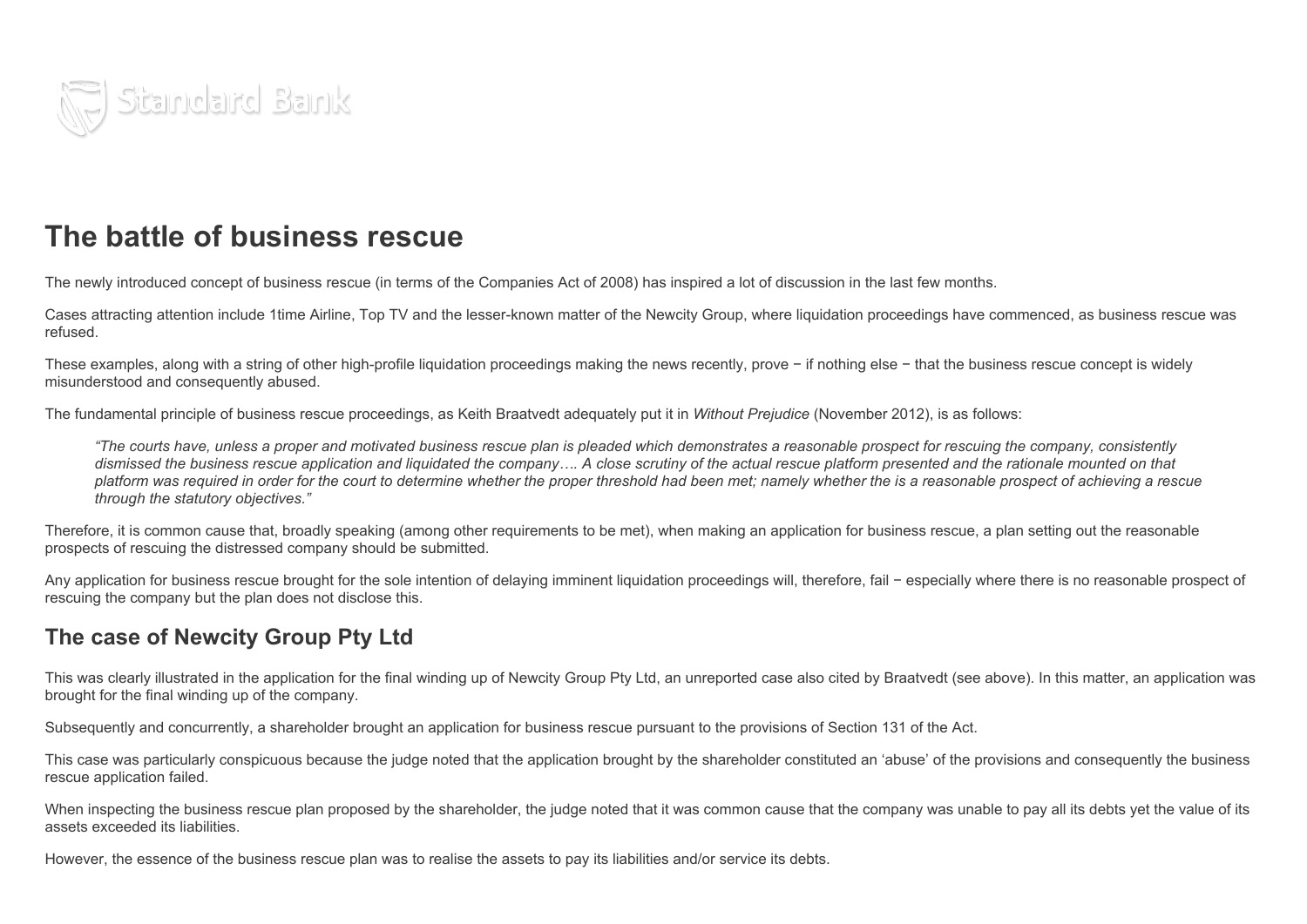When considering all the facts of the case, including the shareholder's record of failing to disclose all the relevant facts, it was found that the business rescue plan was not genuine. Consequently, as stated, the application failed.

From this point, it is important to note that not only should a business rescue plan prove the distressed company can actually be rescued, but the best interests of its creditors should also be considered alongside the plan's veracity.

## The case of Southern Palace Investments 265 Pty Ltd

The importance of seriously considering the interests of creditors as well as all other stakeholders is emphasised in the Act, specifically in Section 7 (k).

This states that one of the purposes of the Act is 'to provide for the efficient rescue and recovery of financially distressed companies, in a manner that balances the rights and interests of all relevant stakeholders'.

In this case (the judge in the Newcity Group case referred to this), the Court's further aim is to make the purpose and extent of business rescue proceedings very clear in that it states:

"Business rescue does, however, not necessarily entail a complete recovery of the company in the sense that, after the procedure, the company will have regained its solvency, its business will have been restored and its creditors paid. There is also the further recognition that even though the company may not continue in existence, *better returns may be gained by adopting the rescue procedure."*

Furthermore, the court still has discretion over whether or not to grant the application, which is to be exercised with due consideration to the specific circumstances of each case.

The Court explained the concept and the guidelines for granting business rescue as follows:

"Every case must be considered on its own merits. It is difficult to conceive of a rescue plan in a given case that will have a reasonable prospect of success of the company concerned continuing on a solvent basis unless it addresses the cause of the demise or failure of the company's business, and offers a remedy therefor that has a reasonable prospect of being sustainable. A business plan which is unlikely to achieve anything more than to prolong the agony, ie, by substituting one debt for another without there being light at the end of a not too lengthy tunnel, is unlikely to suffice. One would expect, at least, to be given some concrete and objectively ascertainable details going beyond mere speculation in the case of a trading or prospective trading company, of:

24.1, the likely costs of rendering the company able to commence with its intended business, or to resume the conduct of its core business;

24.2. the likely availability of the necessary cash resource in order to enable the ailing company to meet its day-to-day expenditure, once its trading operations commence or are resumed. If the company will be reliant on loan capital or other facilities, one would expect to be given some concrete indication of the extent thereof and the basis or terms upon which it *will be available;*

*24.3. the availability of any other necessary resource, such as raw materials and human capital;*

24.4. the reasons why it is suggested that the proposed business plan will have a reasonable prospect of success."

## Conclusion

Although the objectives of the Companies Act are clear, and although writers such as Braatvedt have also noted that the age of creditor supremacy is over, business rescue should not be applied as a delaying tactic for the inevitable.

Rather, it should be applied by financially distressed companies that are genuinely able to make a tangible and positive difference to all stakeholders through business rescue.

In other words: to serve the best interests of all stakeholders as a collective must be served.

It would most certainly seem that our Courts are not inclined to grant these applications lightly. In this sense, perhaps the concept of business rescue is not too far from its predecessor,